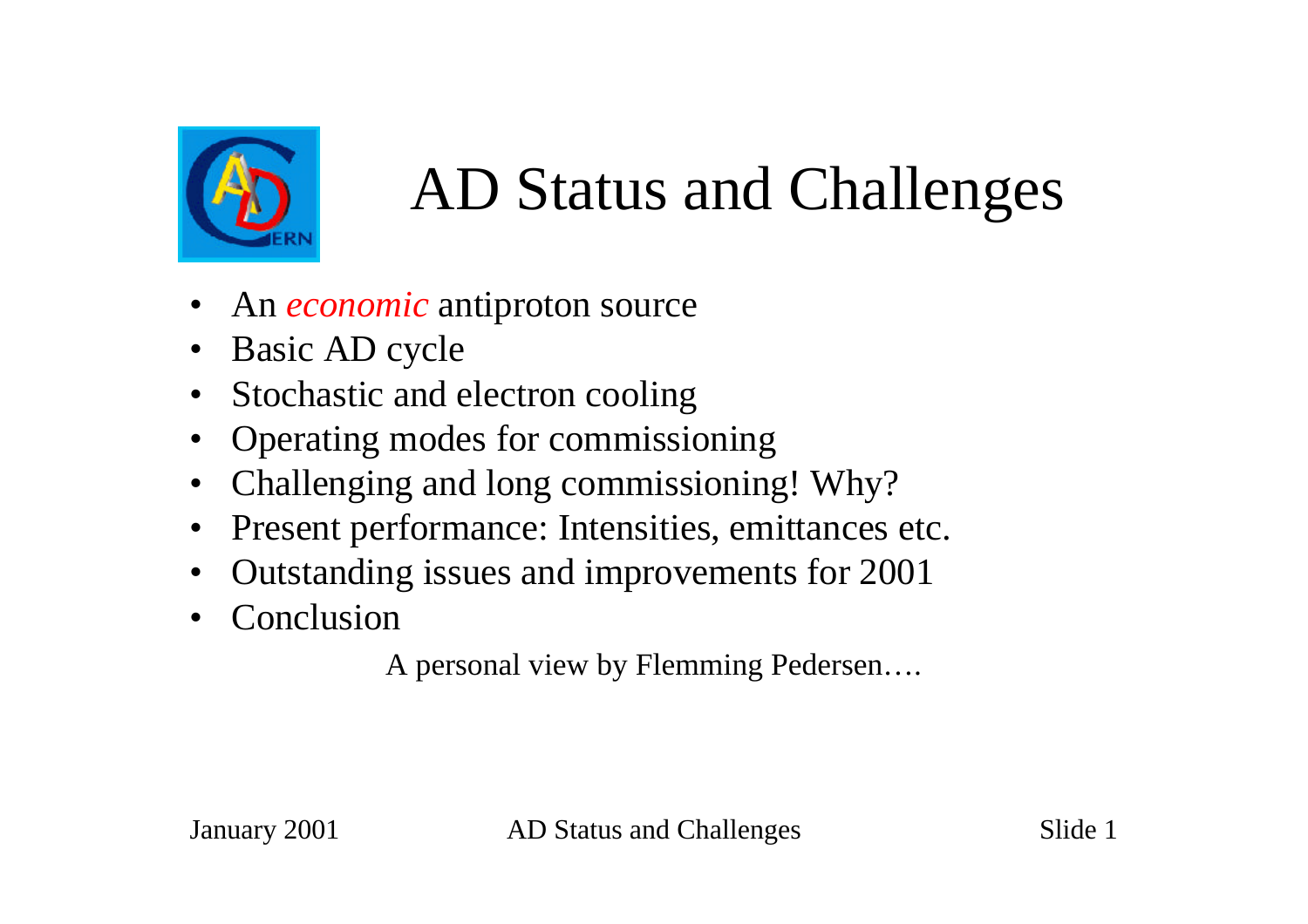

#### Abstract

 The present status and performance of the AD is presented. The commissioning of the machine was a long and challenging exercise for the people concerned. The reasons for this somewhat long commissioning are presented:

- i) inadequate quality control during installation,
- ii) intensities are one to two orders of magnitude lower than any other synchrotron in the PS complex
- iii) the optics is fairly complex while existing magnets were used.

 The few remaining outstanding issues and desired improvements are outlined.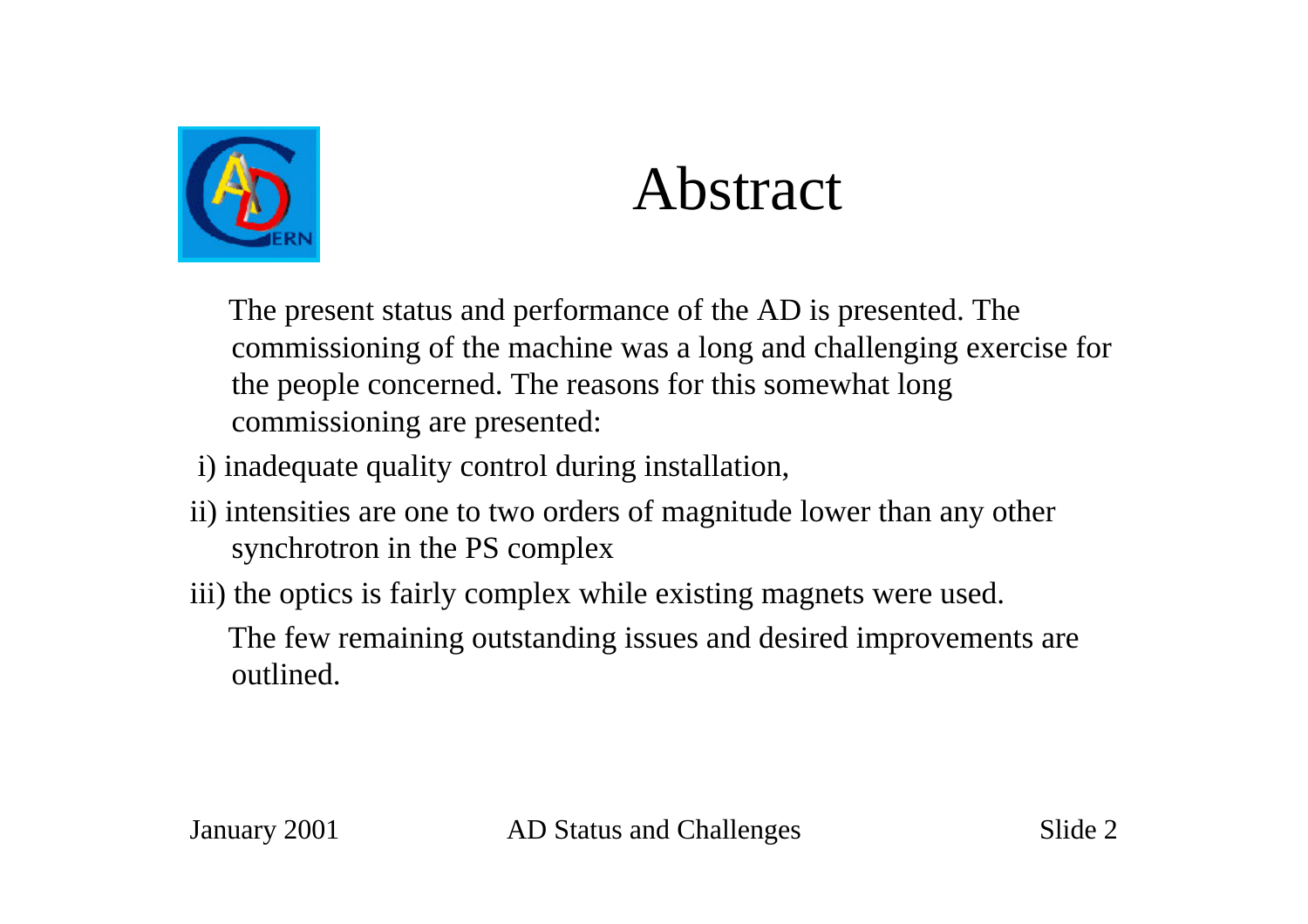

#### An *economic* pbar source

- One ring (AD) with pbar's in stead of four: AC, AA, PS, LEAR.
- Power consumption ~8 MW  $\Rightarrow$  ~0.5 MW. No more 3.57 GeV/c storage rings in CW!
- Re-use 90 % of AC equipment: magnets, RF, stochastic cooling. Recycle E-cooler from LEAR: ~80 MCHF machine for 8 MCHF
- Upgrade control system, vacuum system, power supplies, and beam diagnostics. Exper. area.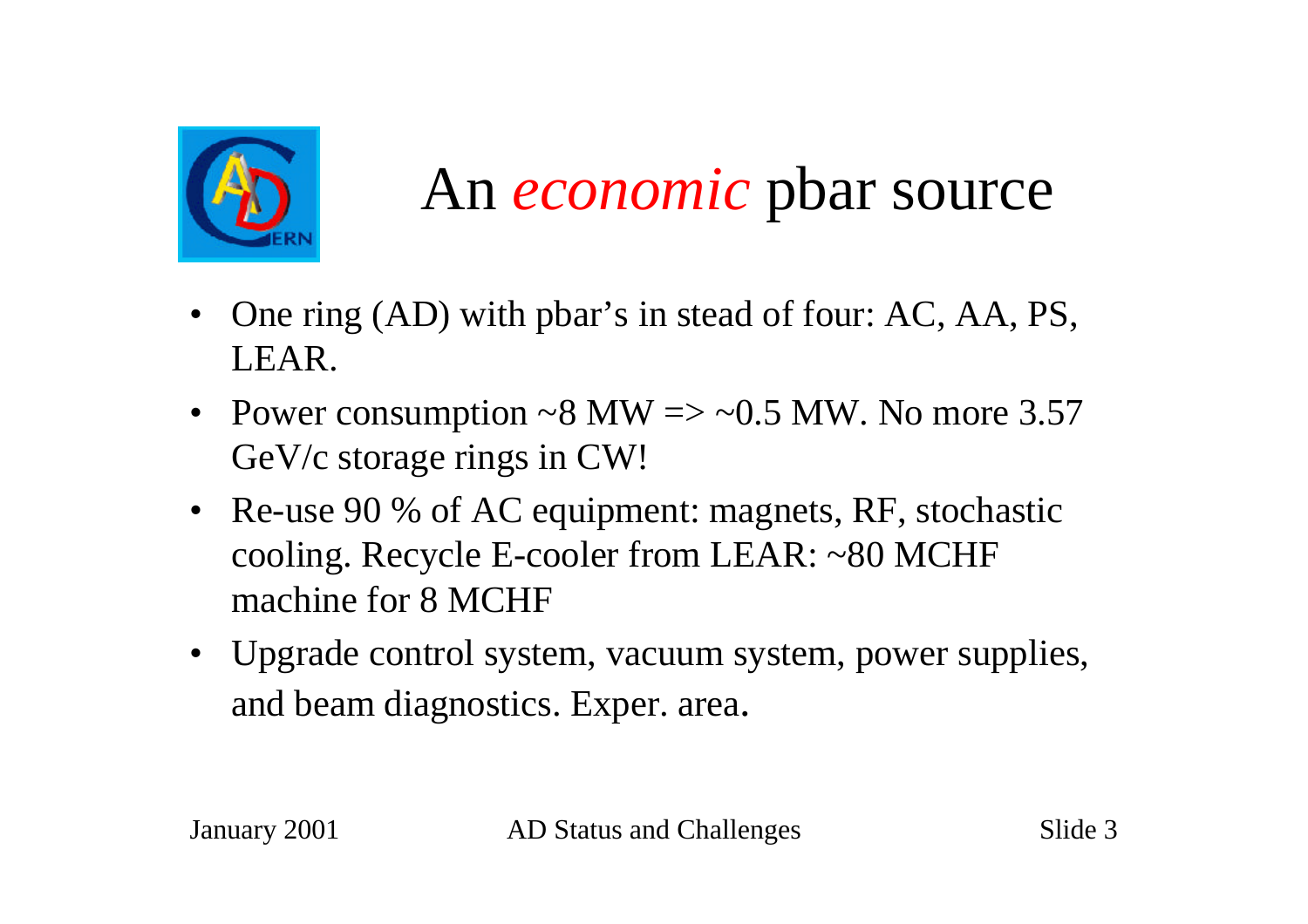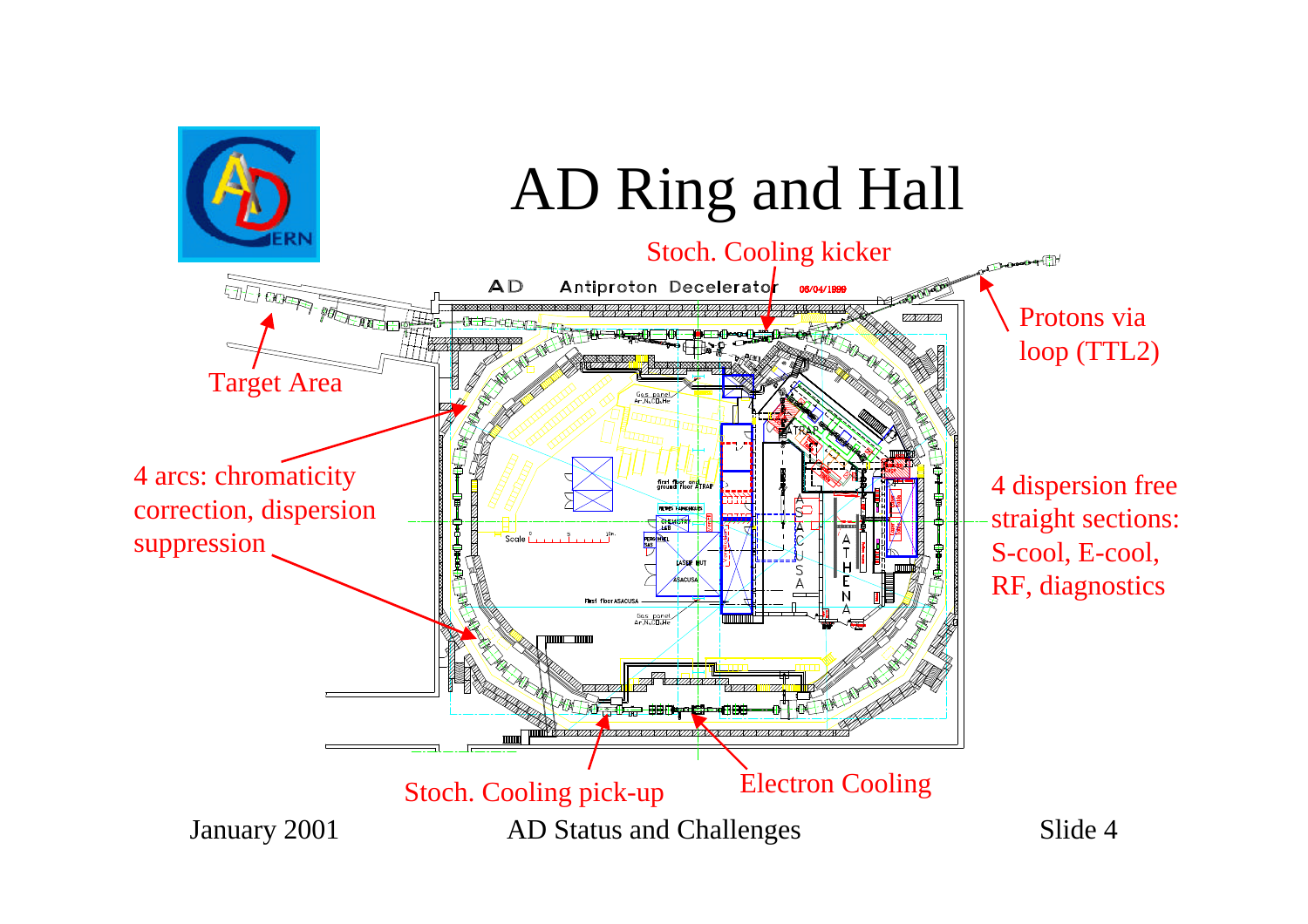

#### AD deceleration cycle

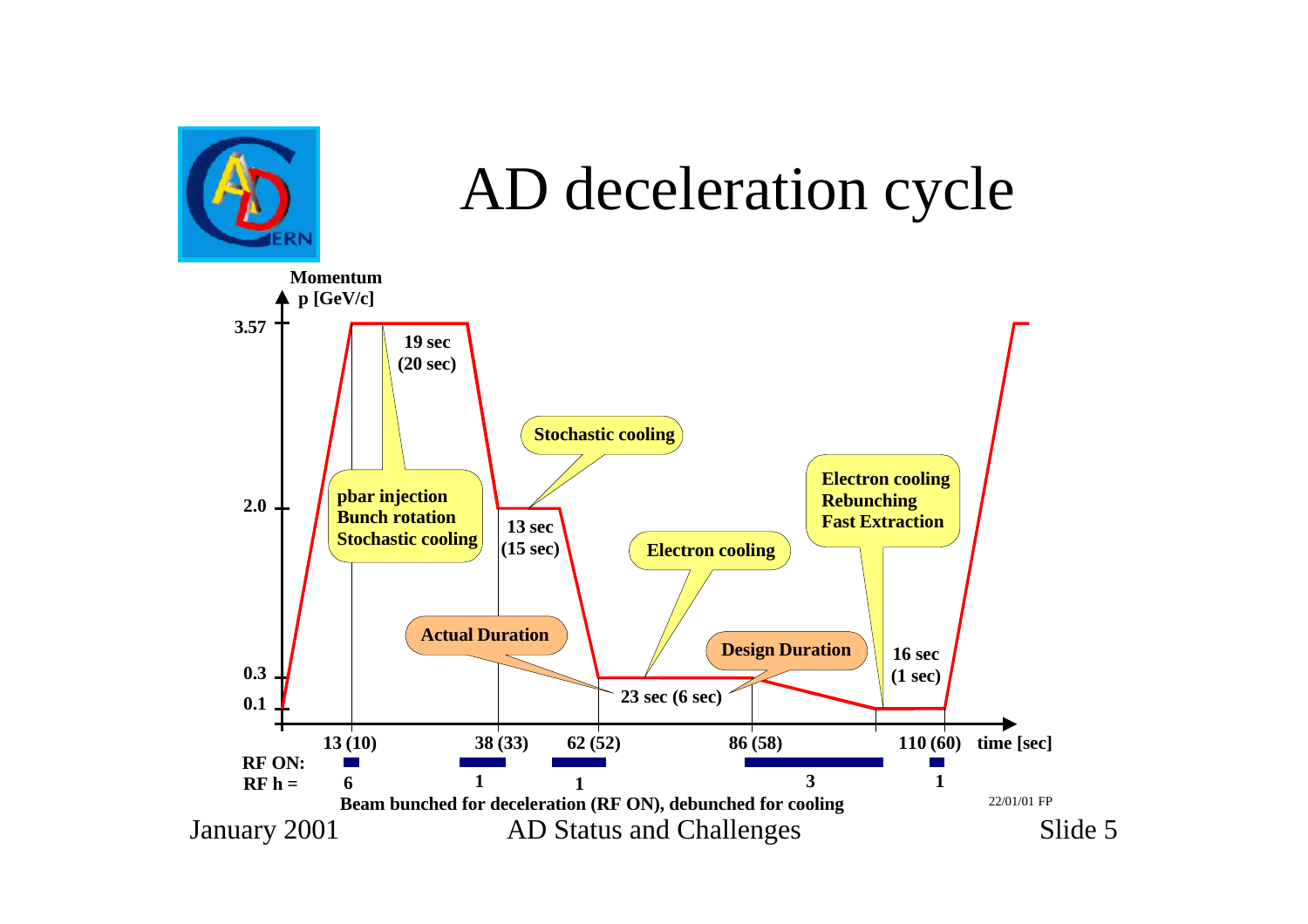

# Stochastic Cooling

- Only band I (1 1.6 GHz) from AC used
- Initial commissioning in protons direct mode
- Design performance quickly achieved (speed, emittances)
- Careful attention to common mode performance of transverse pick-ups *and* kickers to avoid degrading longitudinal performance
- Cooling at 2.0 GeV/c was mainly required to get small  $E_I$ (get away from transition to get larger η)
- Some optimization for the stacking mode (gain, cooling time) needed to improve stacking efficiency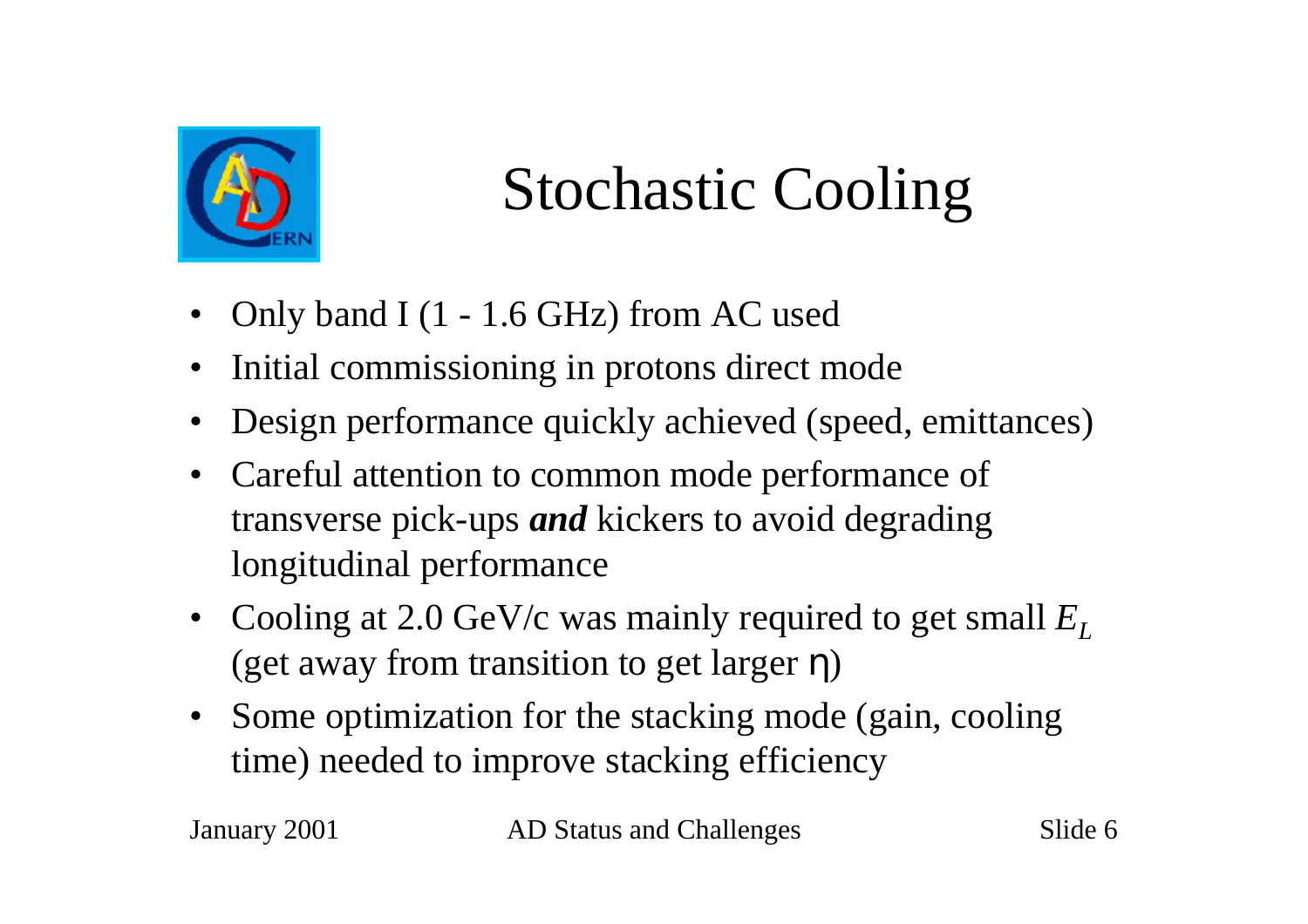

# Electron Cooling

- In 1999 we suffered a lot from poor alignment of e-cooler
- Orbit kicks from toroids guide field could not be corrected due to inadequate strength of compensating correctors: power supplies upgraded in 2000.
- Coupling introduced by e-cool solenoid is compensated by compensating solenoid and two skew quads. Good agreement in proton direct mode. Poor agreement in pbar mode (normal magnet polarity). ?????
- Cooling is much slower than anticipated, especially at 100 MeV/c. Large initial transverse emittances contributing factor.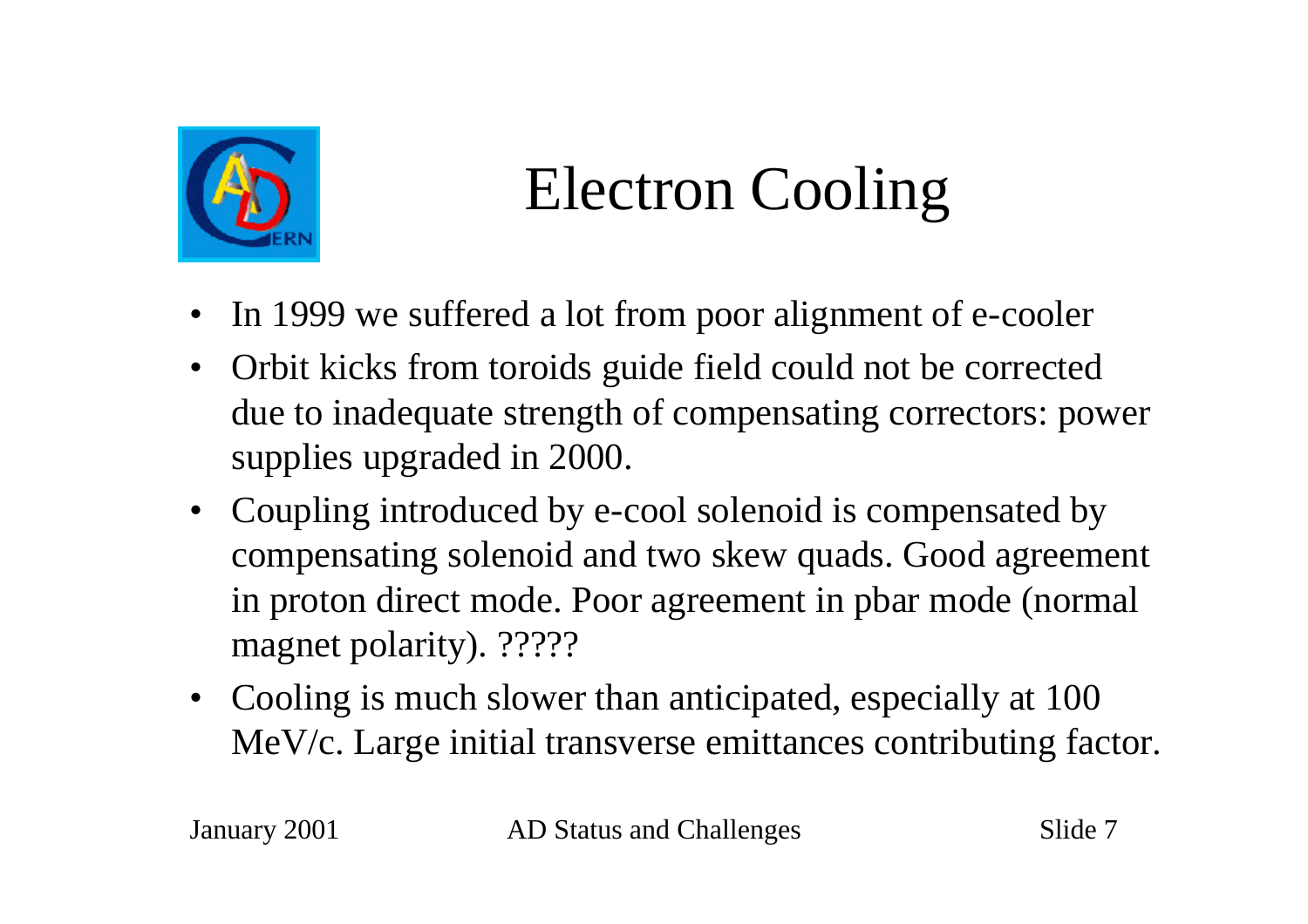

#### AD Modes: pbar mode



•Normal operation, low intensity pbars:  $10^7 - 4 \cdot 10^7$ 

•Difficult beam diagnostics (tunes, intensities, orbits..)

•Each phase plane  $(E_H, E_V, E_L)$  must be compressed ~5000 times (sixdimensional phase space density increased  $10^{11}$ !!!)

•With *improved beam diagnostics*, most setting up can now be done in this mode

•Access to experimental hall OK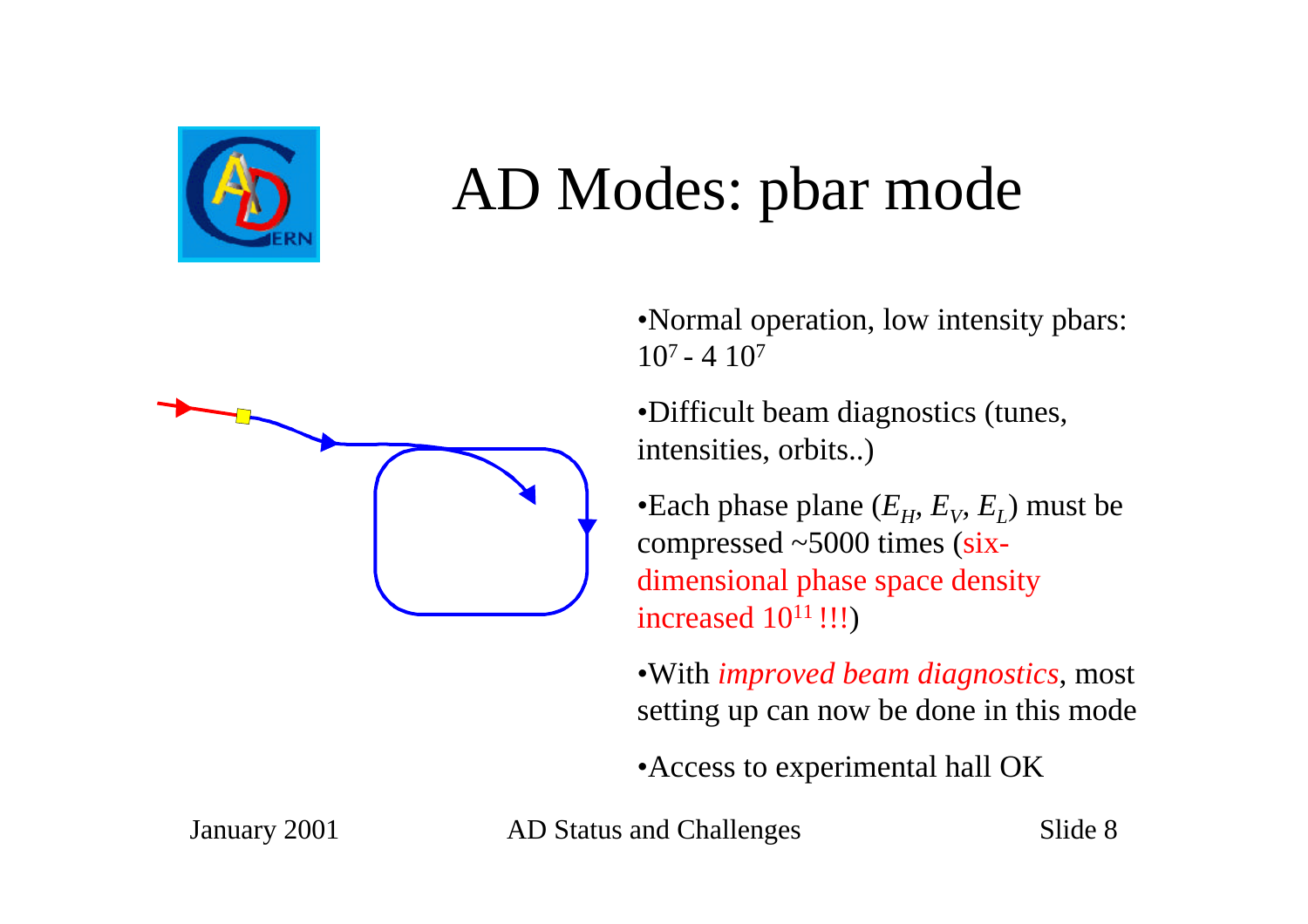

#### AD Modes: protons direct



•Used for initial setting up of stochastic cooling and electron cooling at 300 MeV/c

•Intensity typically 2 10<sup>9</sup> (limited by stochastic cooling speed)

•DC beam transformer works (marginally)

•Magnetic fields does not re-produce when inverted (ex. Coupling)

•No access to hall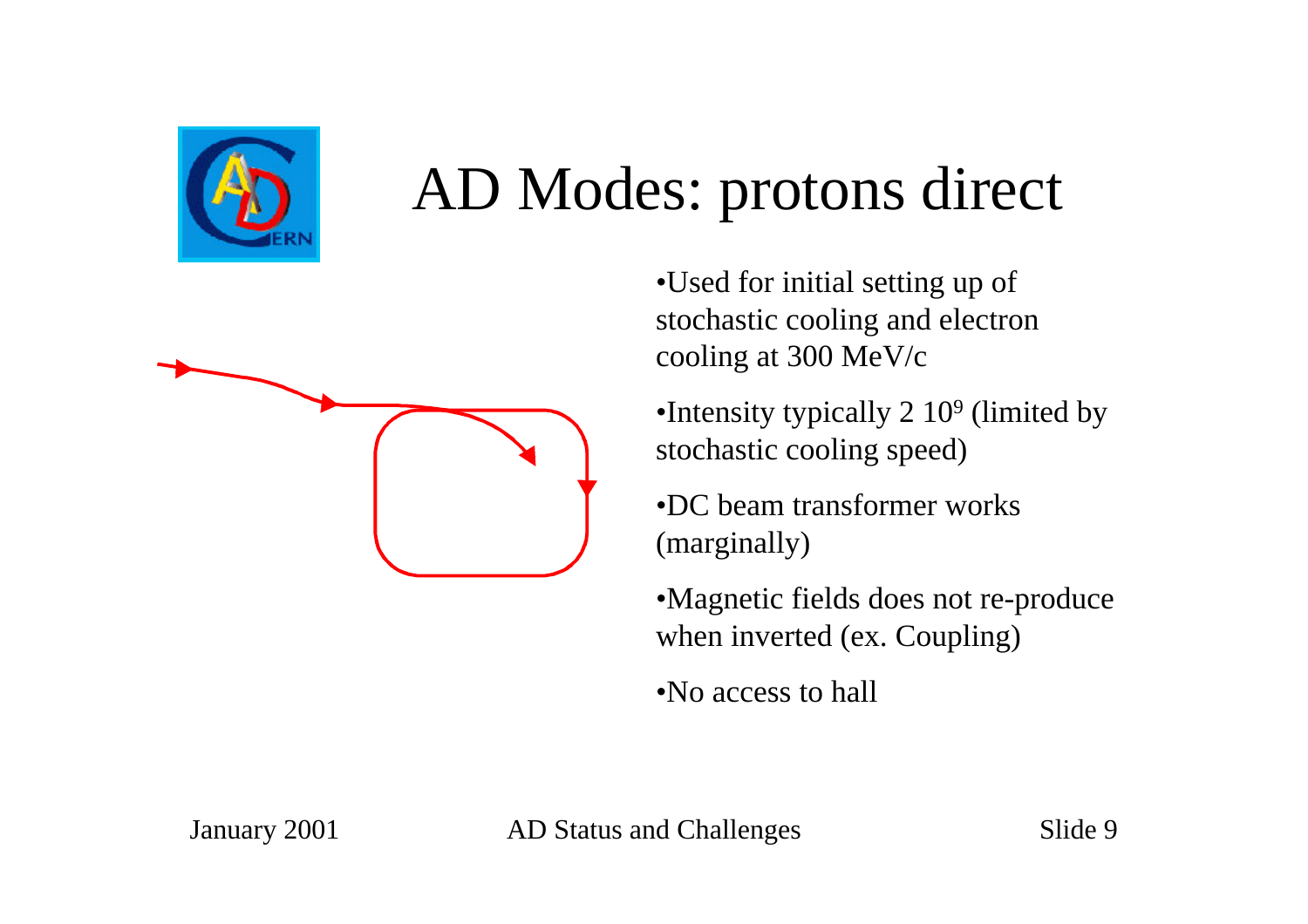

### AD Modes: protons via loop



- •No cooling possible with CCW rotation: very dense injected beam required
- •Intensity typically 5 10<sup>9</sup> (limit: transverse mode coupling instabilities)
- •Tune measurements at low energy difficult due to  $\Delta p/p$
- •Difficult to correct and maintain small injection oscillations
- •Large  $E_H$  blow-up due to mismatch: source unknown!
- •Used for set-up of 'dog-leg' transport
- •No access to experimental hall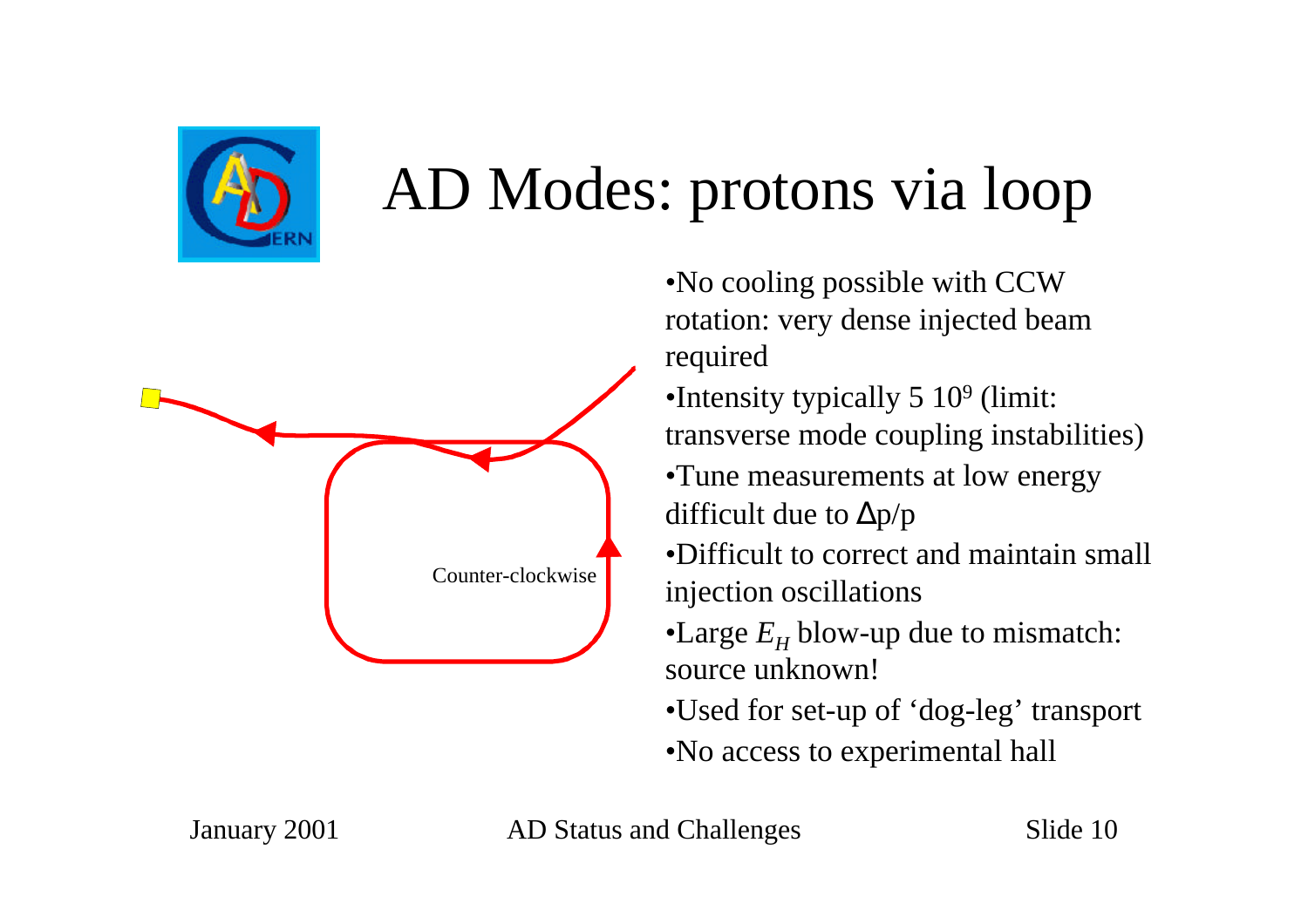

- Design report: start commissioning 9/98, physics start 7/99
- Actual schedule: start 10/98, physics start 7/00.
- *Why so much longer than anticipated?*
- Quality control problems during installation:
- i) e-cooler (mis-) alignment
- ii) pick-up alignment relative to quads
- iii) inadequate strength of e-cool horizontal correctors
- iv) intermittent triggering of key timing pulse: restart all magnet GFA's (many receivers, many sources). 25 ohm termination!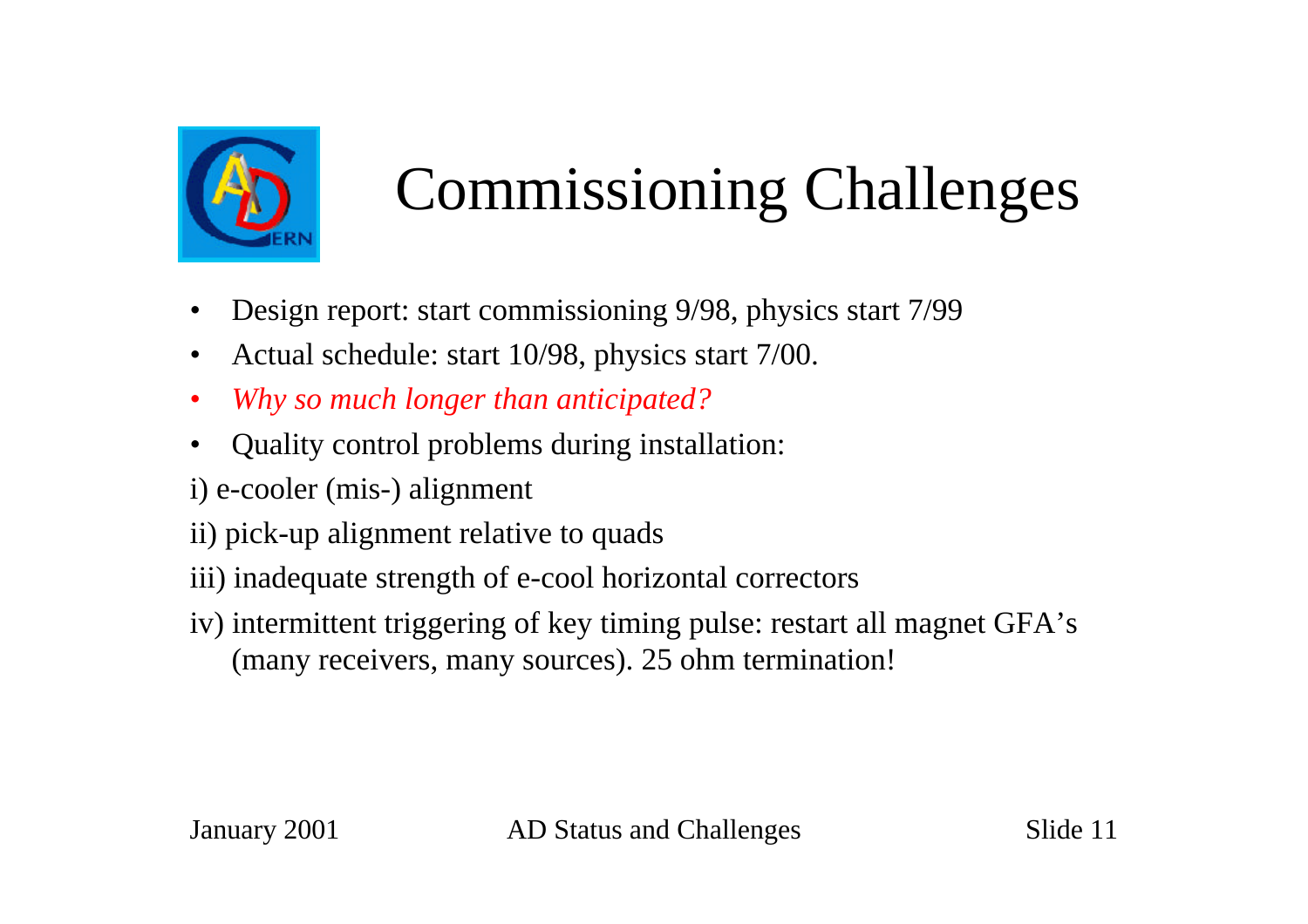

• Bad surprises:

i) moving coils in wide quadrupoles  $\Rightarrow$  loose shims

ii) broken cooling water pipes due to moving coils

iii) Orbit fluctuations: moving coils? Power supplies?

- iv) Bug or feature? Missing timing pulses if moved across basic period boundary. Had to use standard CO hardware for very long cycle...
- v) field lag compensation of slow eddy current effects (10 20 seconds) on flat tops required
- vi) Poor tracking of QDC53 with other QDN's: QTRIM5 supply introduced
- vii) New transverse LF Schottky pickup 6 8 dB higher noise than anticipated (cause unknown). Transverse Schottky below noise threshold.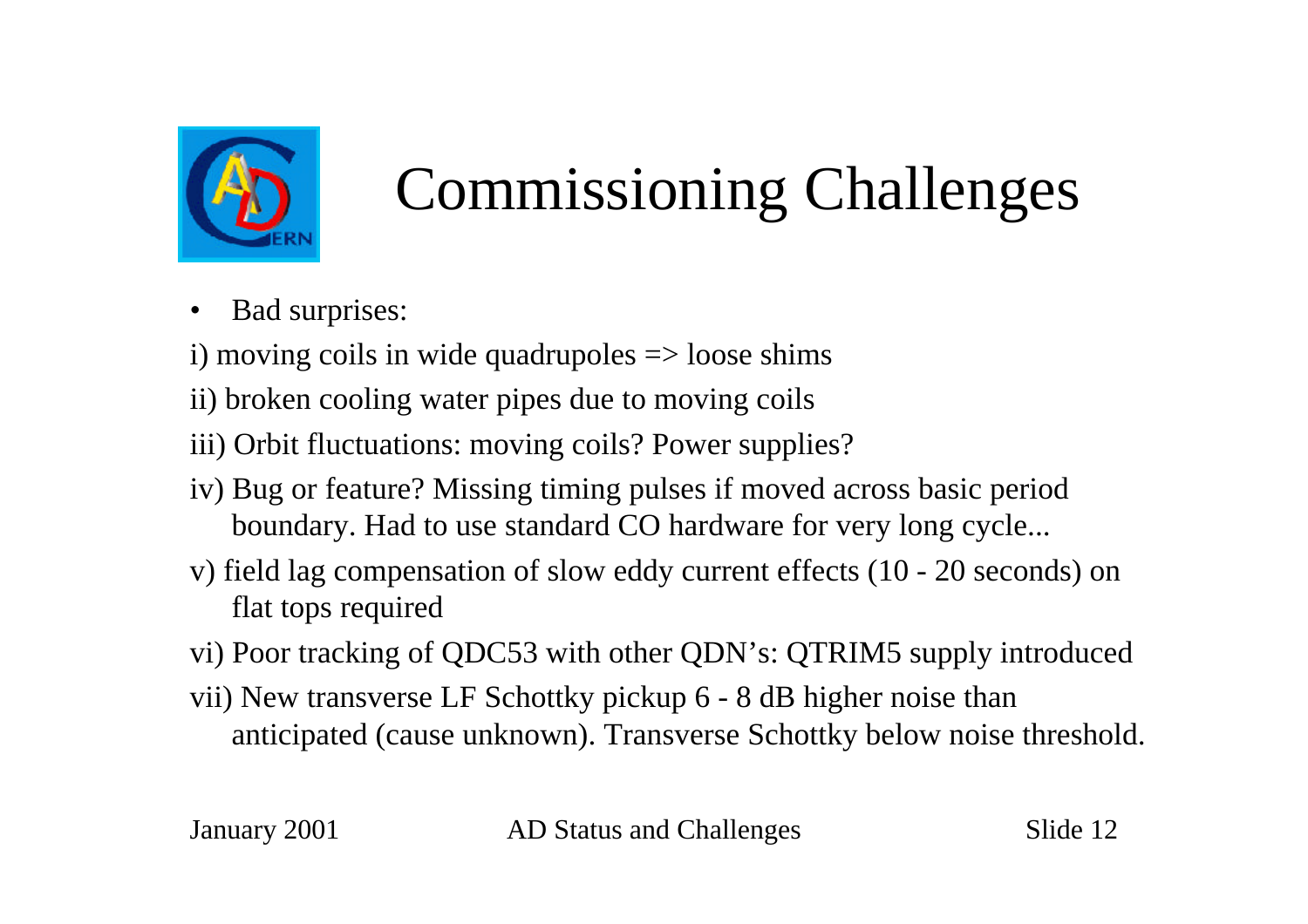

- Bad surprises (cont.)
- viii) It was *pretty worrying* that it was only in June 2000 (20 months after commissioning start!!) that we got enough beam *of any sort* down to 100 MeV/c to even try setting up e-cooling at this energy
- ix) From July to September 2000, the transfer efficiency of the 100 MeV/c extraction line fluctuated a factor 2 - 3. Bad beam trajectory between kicker and septum
- x) There was a harmful interference from the residual noise of the C02 RF system on the longitudinal Schottky signals between 1 - 2 MHz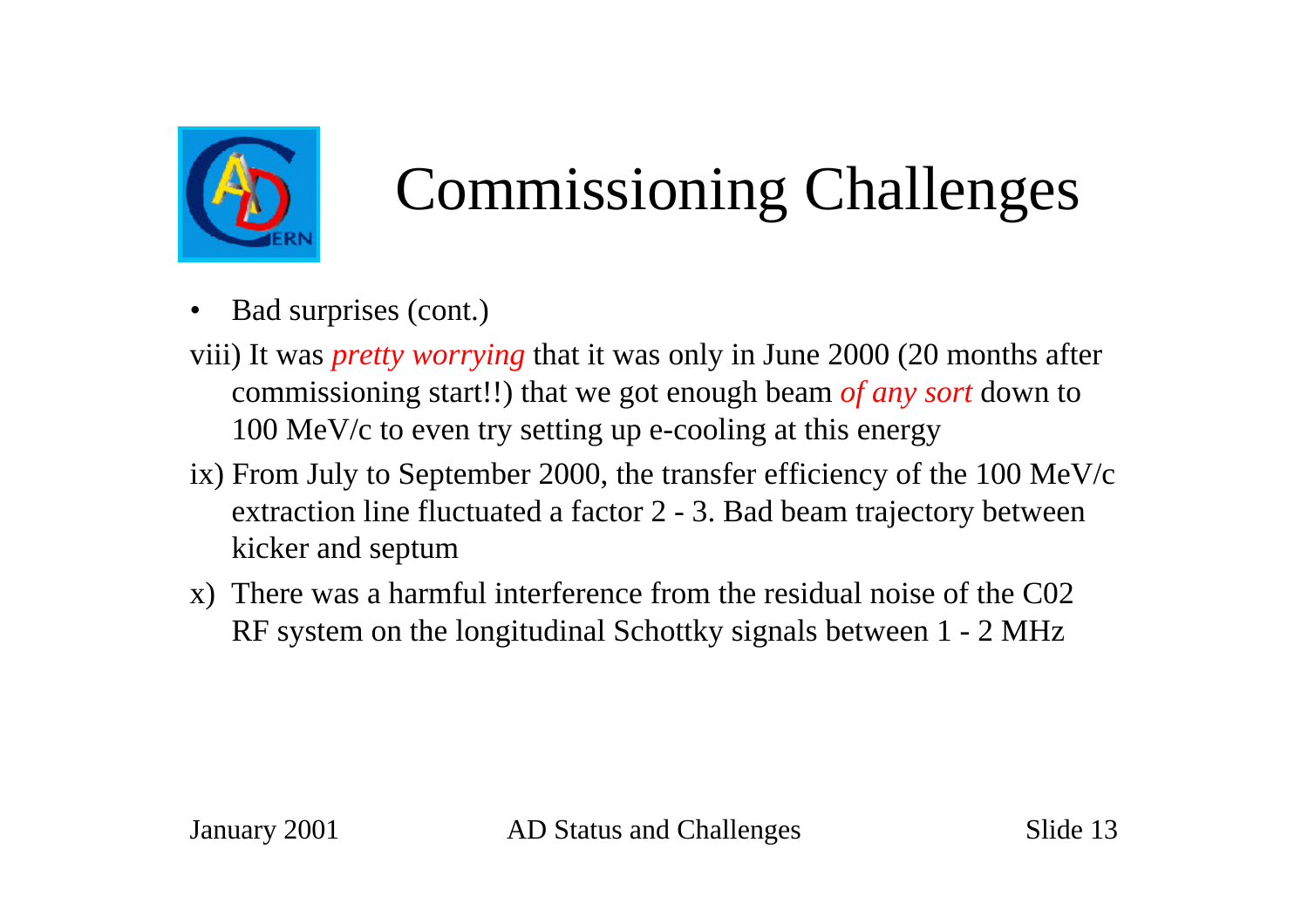

- Good surprises:
- i) ultra-low noise orbit system could be improved to  $+/- 0.2$  mm precision at 2 10<sup>7</sup> after EMC clean-up (50 dB immunity gained) during 1999/2000 shutdown
- ii) Longitudinal LF Schottky pick-up (0.3 30 MHz) worked as anticipated. Bunched beam intensity from RF currents  $(f<sub>rf</sub>$  and  $2f<sub>rf</sub>$ ) and longitudinal Schottky measurements delivered by DSP system
- iii) Response matrix measurements very useful in identifying ring optics and deviations from expected nominal optics and suggest corrections
- iv) Improvements in beam diagnostics (orbits, tunes, coupling, intensities, response matrices) for typical pbar intensities (2 10<sup>7</sup> ) made it possible to make majority of setting up in pbar mode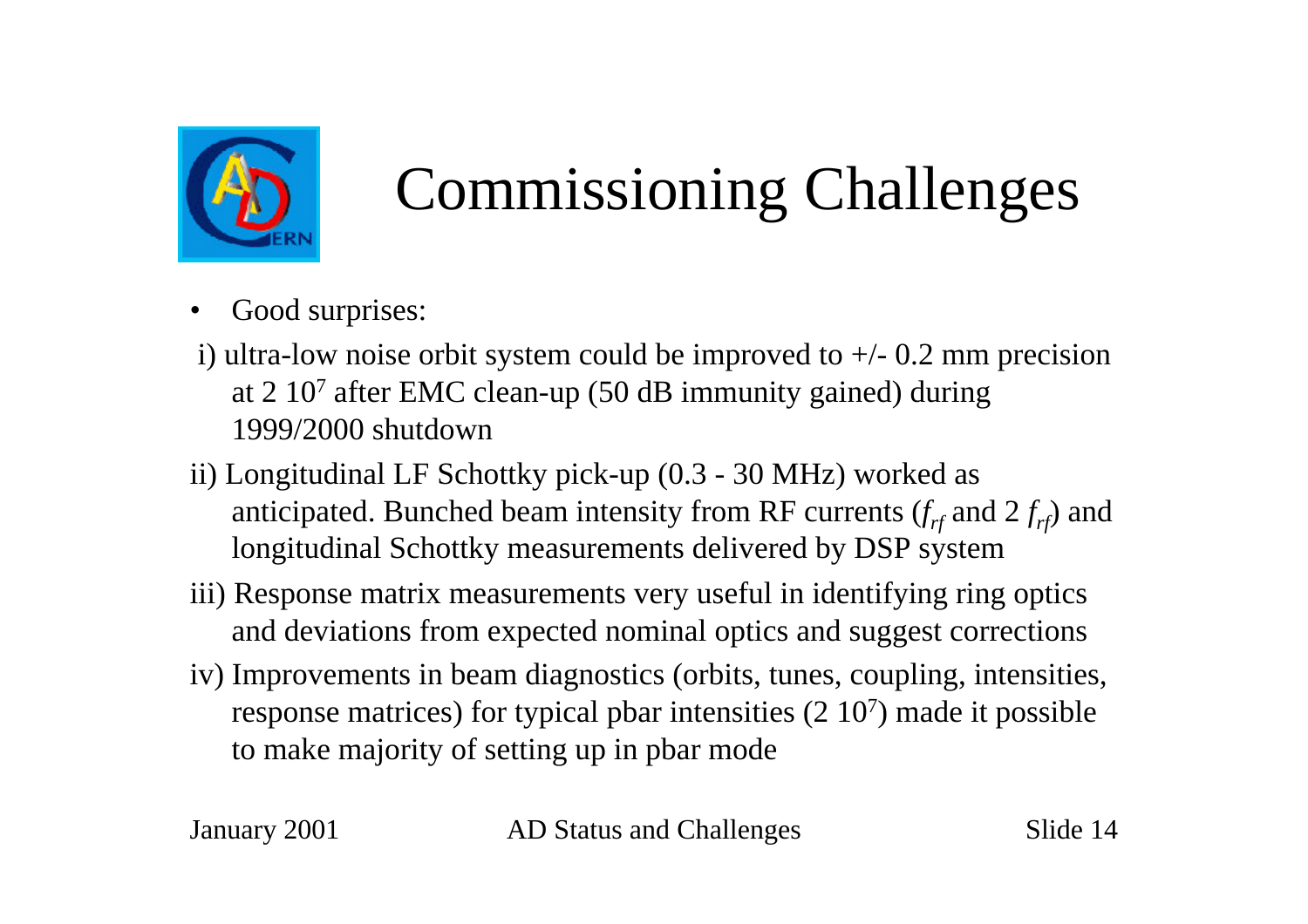

#### Present Performance

| <b>Extracted Beam</b>              | <b>Obtained Nov 2000</b>                                                           | Design       |
|------------------------------------|------------------------------------------------------------------------------------|--------------|
| Momentum                           | $100$ MeV/c                                                                        | $100$ MeV/c  |
| Intensity                          | $\ddot{ }$ 2 10 <sup>7</sup> (2.7 10 <sup>7</sup> )                                | $1.2\;10^7$  |
| Cycle time                         | $110$ secs                                                                         | 60 secs      |
| $E_H$ [95%]                        | $4\pi$                                                                             | $1 \pi$      |
| $E_V$ [95%]                        | $\left( \begin{matrix} \bullet & \bullet \ \bullet \end{matrix} \right)$<br>$2\pi$ | $1 \pi$      |
| $\Delta p/p$ [95%] debunched       | $1.110^{-4}$                                                                       | $1.010^{-4}$ |
| $\Delta p/p$ [95%] bunched         | $1.3 \ 10^{-3}$                                                                    | $1.010^{-3}$ |
| $\Delta p/p$ [95%] after bunch rot | $2.3 \ 10^{-3}$                                                                    | $1.010^{-3}$ |
| Bunch length [95%]                 | 590 ns $\left\langle \cdot \right\rangle$                                          | 500 ns       |
| With bunch rot. [95%]              | 330 ns                                                                             | $200$ ns     |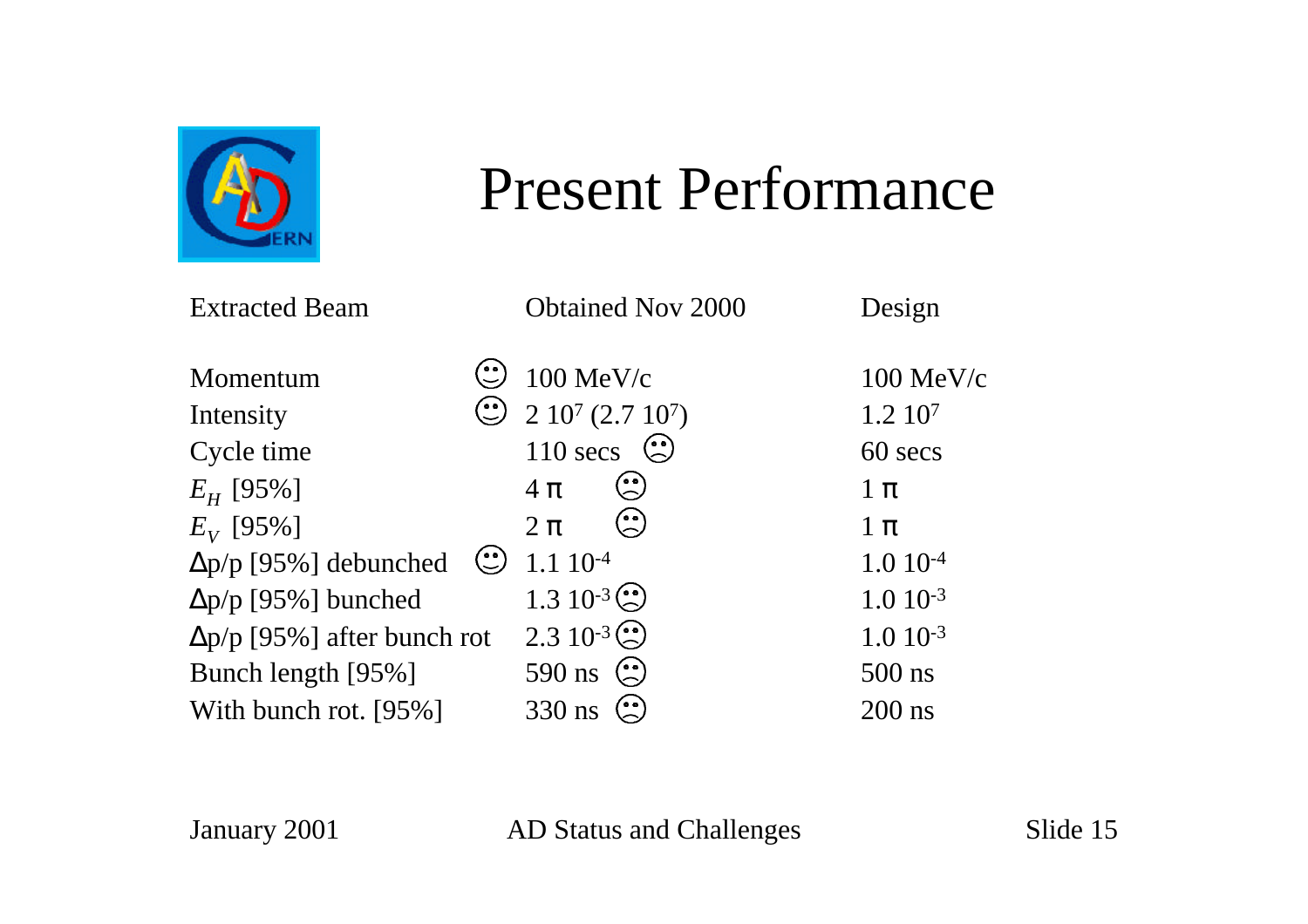

#### Transverse Performance

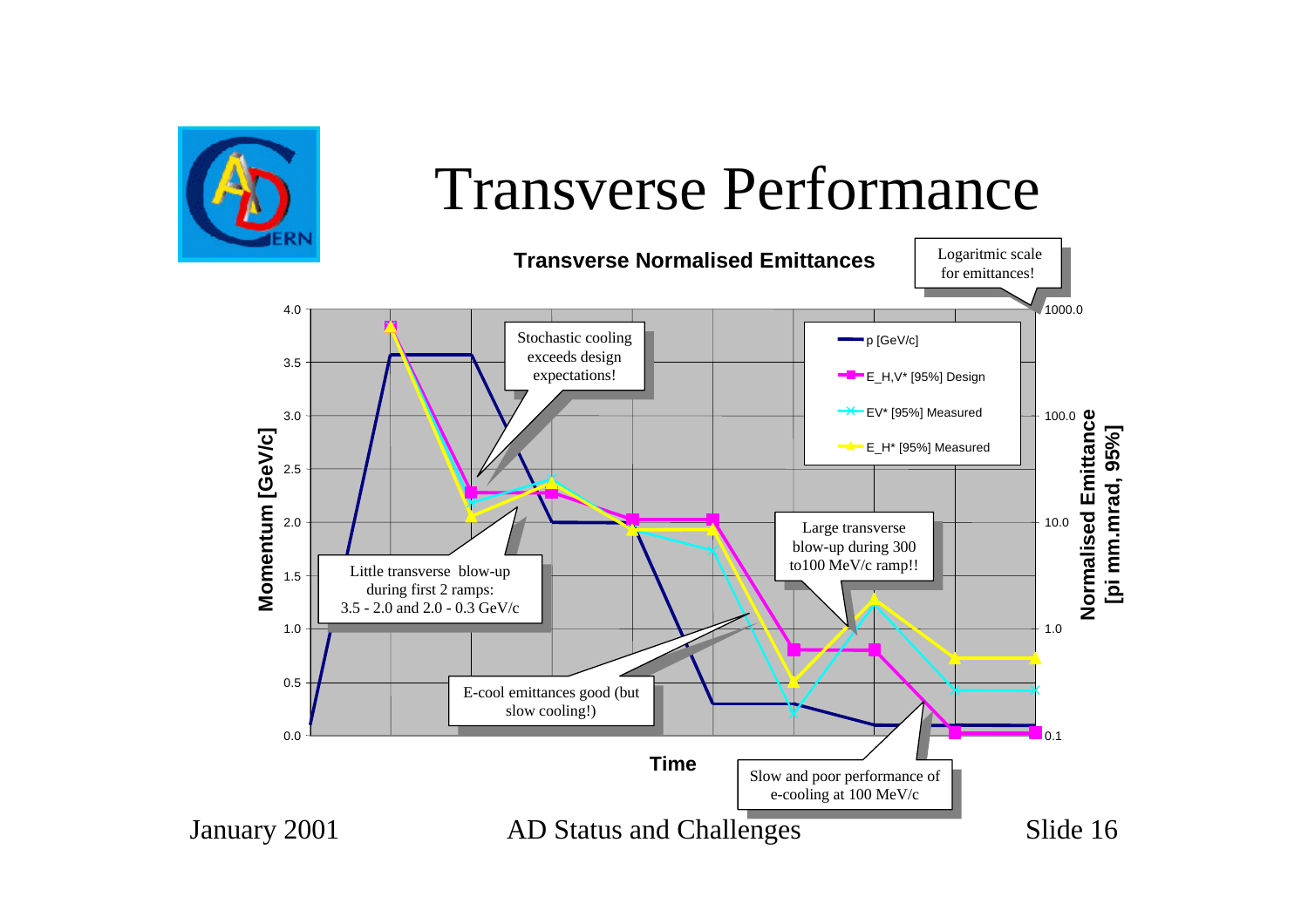

#### Longitudinal Performance

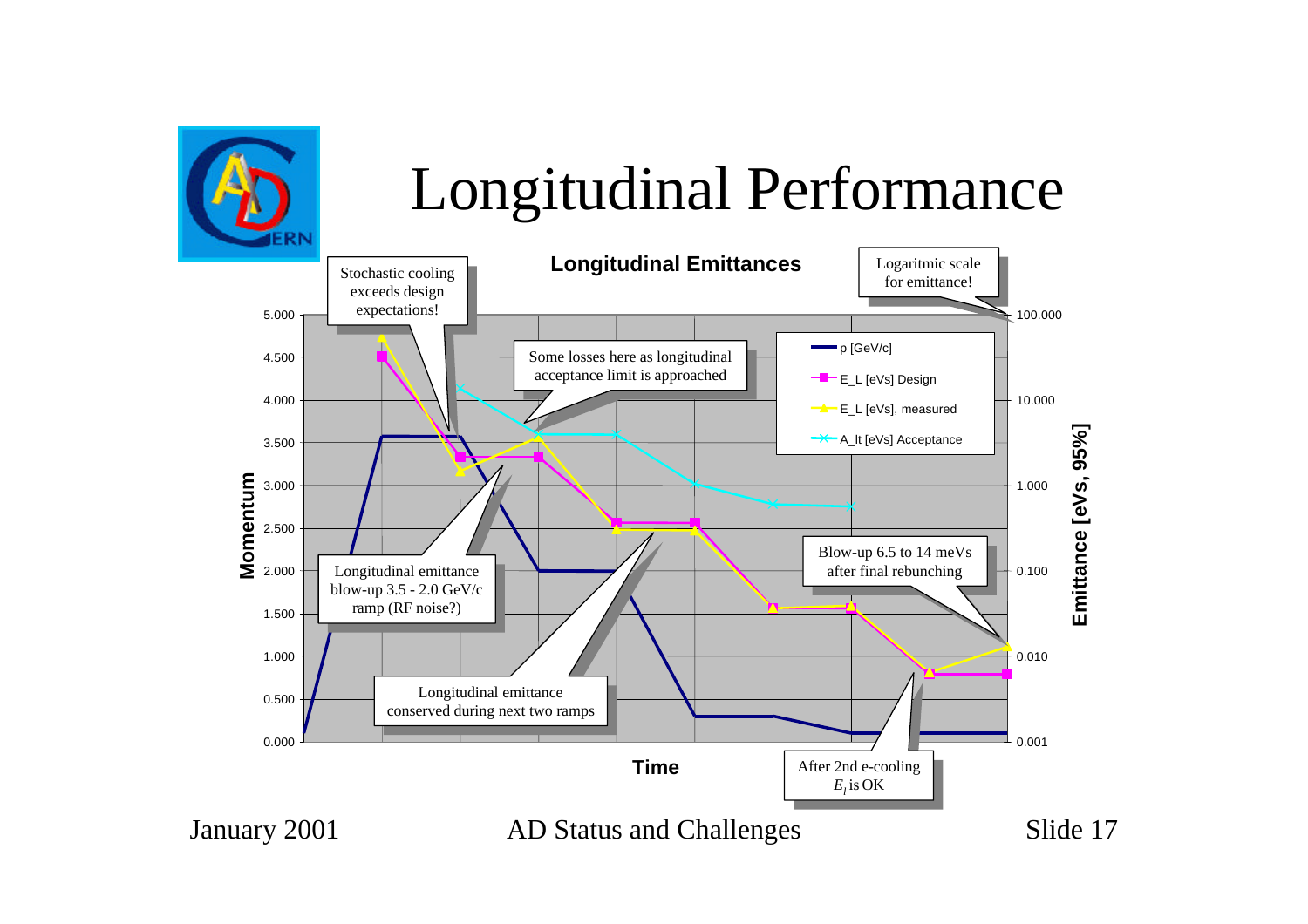

# Remaining Issues and Improvements

- Understand mysterious vertical kick 5 ms before extraction??
- Improve efficiency of 9000 line: Efficiency 80%  $\Rightarrow$  ~98 %, Caused by > 2 ×*E<sup>H</sup>* blow-up at PSB-PS injection at 1.4 GeV. Excessive irradiation of 9000 line (NOT radiation hard).
- Combine USY410x pick-ups for 20 kHz 30 MHz bandwidth. Bunched beam intensity measurement at  $h = 1 \omega 100 \text{ MeV/c}$  (174 kHz). TFA7049 commissioning (7000 line and Asacusa?)
- Applications program upgrade for RF cycle editor and Schottky signals. BTF extension of DSP system
- E-cooling: Understand strange behaviour of solenoid compensators. Still marginal horizontal corrector dipoles. Slow 100 MeV drift feedback. Non-zero dispersion optics.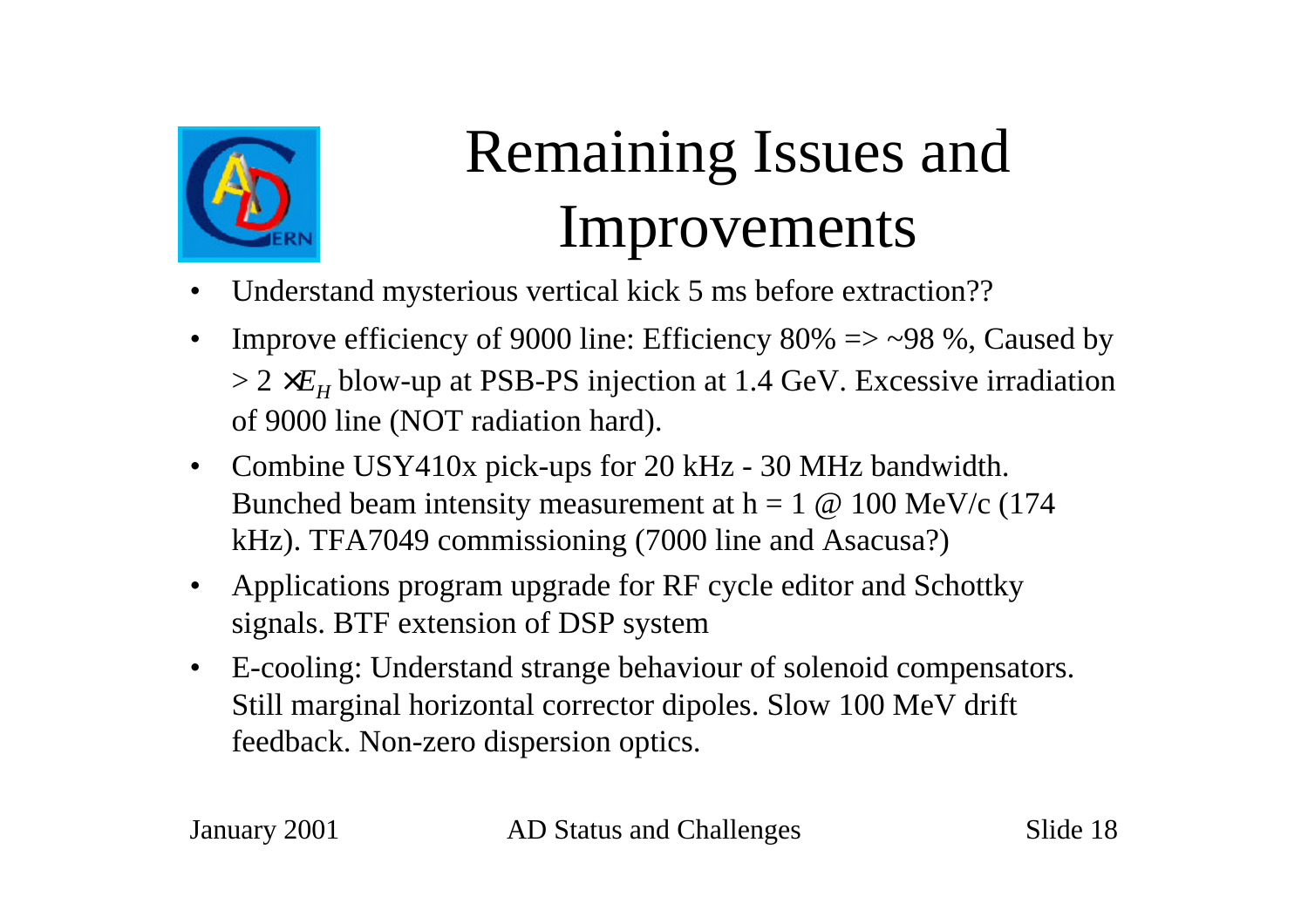

### Remaining Issues and Improvements (cont)

- Reduce longitudinal emittance blow-up:
	- extraction rebunching: 6.5 14 meVs,
	- 3.5 2.0 GeV/c blow-up and losses
- Reduce transverse blow-up 300 MeV/c 100 MeV/c.
	- Resonances?
	- Tunes?
- Improve efficiency of stacking mode, presently only ~65% for 3 shots stacked